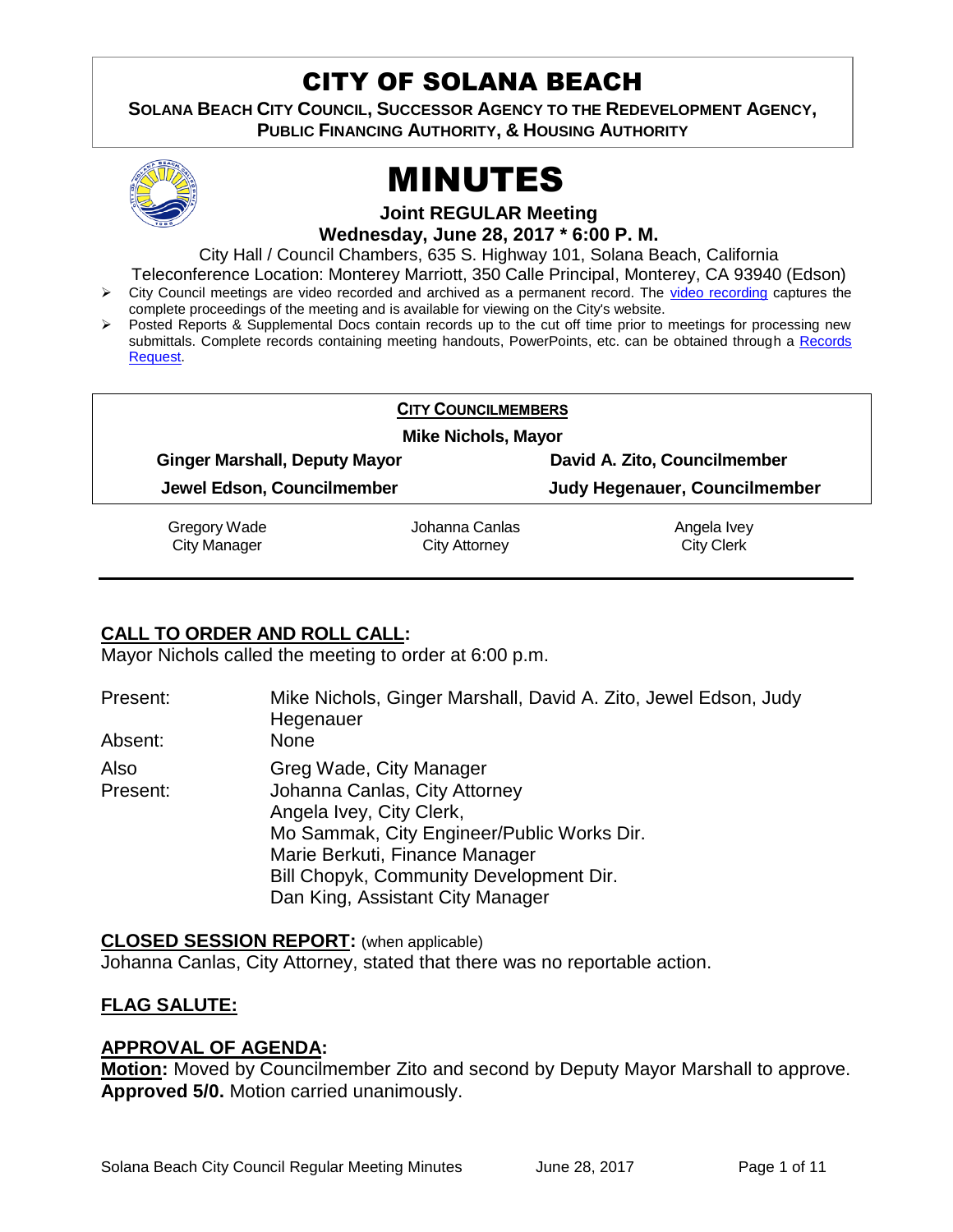# **ORAL COMMUNICATIONS:**

This portion of the agenda provides an opportunity for members of the public to address the City Council on items relating to City business and not appearing on today's agenda by submitting a speaker slip (located on the back table) to the City Clerk. Comments relating to items on this evening's agenda are taken at the time the items are heard. Pursuant to the Brown Act, no action shall be taken by the City Council on public comment items. Council may refer items to the City Manager for placement on a future agenda. The maximum time allotted for each presentation is THREE MINUTES (SBMC 2.04.190). Please be aware of the timer light on the Council Dais.

Nelly Cervantes said she was the Hispanic representative from the San Diego County Fair and invited the community to the event.

# **COUNCIL COMMUNITY ANNOUNCEMENTS / COMMENTARY:**

*An opportunity for City Council to make brief announcements or report on their activities. These items are not agendized for official City business with no action or substantive discussion.* 

# **A. CONSENT CALENDAR:** (Action Items) (A.1. - A.10.)

Items listed on the Consent Calendar are to be acted in a single action of the City Council unless pulled for discussion. Any member of the public may address the City Council on an item of concern by submitting to the City Clerk a speaker slip (located on the back table) before the Consent Calendar is addressed. Those items removed from the Consent Calendar by a member of the Council will be trailed to the end of the agenda, while Consent Calendar items removed by the public will be discussed immediately after approval of the Consent Calendar.

**A.1.** This Item was left blank.

# **A.2. Register Of Demands.** (File 0300-30)

Recommendation: That the City Council

1. Ratify the list of demands for May 27, 2017 through June 9, 2017.

# [Item A.2. Report \(click here\)](https://solanabeach.govoffice3.com/vertical/Sites/%7B840804C2-F869-4904-9AE3-720581350CE7%7D/uploads/Item_A.2_Report_(click_here)_-_6-28-17.PDF)

*Posted Reports & Supplemental Docs contain records up to the cut off time, prior to the start of the meeting, for processing new submittals. The final official record containing handouts, PowerPoints, etc. can be obtained through a Records Request to the City Clerk's Office.* **Motion:** Moved by Deputy Mayor Marshall and second by Councilmember Zito to approve. **Approved 5/0.** Motion carried unanimously.

# **A.3. General Fund Adopted Budget for Fiscal Year 2016-2017 Changes.** (File 0330-30)

Recommendation: That the City Council

1. Receive the report listing changes made to the Fiscal Year 2016-2017 General Fund Adopted Budget.

[Item A.3. Report \(click here\)](https://solanabeach.govoffice3.com/vertical/Sites/%7B840804C2-F869-4904-9AE3-720581350CE7%7D/uploads/Item_A.3_Report_(click_here)_-_6-28-17.PDF)

*Posted Reports & Supplemental Docs contain records up to the cut off time, prior to the start of the meeting, for processing new submittals. The final official record containing handouts, PowerPoints, etc. can be obtained through a Records Request to the City Clerk's Office.* **Motion:** Moved by Deputy Mayor Marshall and second by Councilmember Zito to approve. **Approved 5/0.** Motion carried unanimously.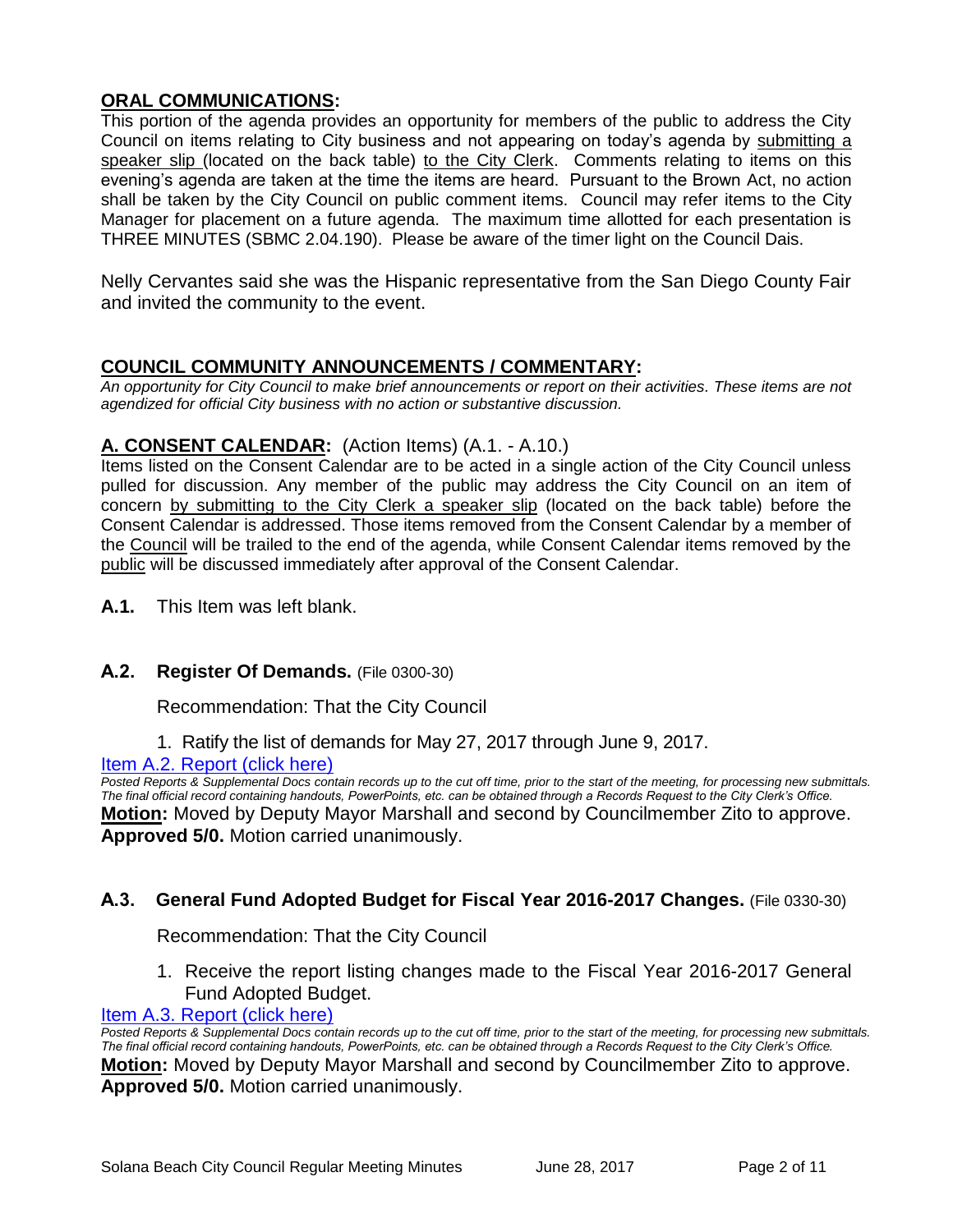# **A.4. League of California Cities' 2017 Annual Business Meeting Voting Delegates Designees.** (File 0140-10)

Recommendation: That the City Council

- 1. Appoint Mayor Nichols, primary voting delegate, Councilmember Edson, 1<sup>st</sup> alternate, and City Manager, Gregory Wade, 2nd alternate, as the voting delegates for the 2017 Annual Business Meeting of the League of California Cities Annual Conference being held September 13-15 in Sacramento, or provide alternative appointments.
- 2. Authorize the City Clerk to attest to the appointments and submit the Official Voting Form to the League of California Cities by September 1, 2017.

[Item A.4. Report \(click here\)](https://solanabeach.govoffice3.com/vertical/Sites/%7B840804C2-F869-4904-9AE3-720581350CE7%7D/uploads/Item_A.4_Report_(click_here)_-_6-28-17.PDF)

*Posted Reports & Supplemental Docs contain records up to the cut off time, prior to the start of the meeting, for processing new submittals. The final official record containing handouts, PowerPoints, etc. can be obtained through a Records Request to the City Clerk's Office.* **Motion:** Moved by Deputy Mayor Marshall and second by Councilmember Zito to approve. **Approved 5/0.** Motion carried unanimously.

# **A.5. City Hall Passenger Elevator Upgrades.** (File 0710-35)

Recommendation: That the City Council

- 1. Adopt **Resolution 2017-089**:
	- a. Authorizing the City Engineer to accept as complete the City Hall Passenger Elevator Upgrades, Bid No. 2016-07, constructed by 24 Hour Elevator, Inc.
	- b. Authorizing the City Clerk to file a Notice of Completion.

#### Item A.5. [Report \(click here\)](https://solanabeach.govoffice3.com/vertical/Sites/%7B840804C2-F869-4904-9AE3-720581350CE7%7D/uploads/Item_A.5_Report_(click_here)_-_6-28-17.PDF)

*Posted Reports & Supplemental Docs contain records up to the cut off time, prior to the start of the meeting, for processing new submittals. The final official record containing handouts, PowerPoints, etc. can be obtained through a Records Request to the City Clerk's Office.* **Motion:** Moved by Deputy Mayor Marshall and second by Councilmember Zito to approve. **Approved 5/0.** Motion carried unanimously.

#### **A.6. Wastewater Bond Refunding Professional Services Agreements.** (File 0340-45)

Recommendation: That the City Council

- 1. **Resolution 2017-108** authorizing the City Manager to execute a Professional Services Agreement with Del Rio Advisors, LLC for Municipal Advisors services in connection with the possible refinancing of the 2006 Bonds.
- 2. **Resolution 2017-109** authorizing the City Manager to execute a Professional Services Agreement with Kronick Moskovitz Tiedemann & Girard for Bond Counsel services in connection with the possible refinancing of the 2006 Bonds.
- 3. **Resolution 2017-110** authorizing the City Manager to execute a Professional Services Agreement with Quint & Thimmig, LLP for Disclosure Counsel services in connection with the possible refinancing of the 2006 Bonds.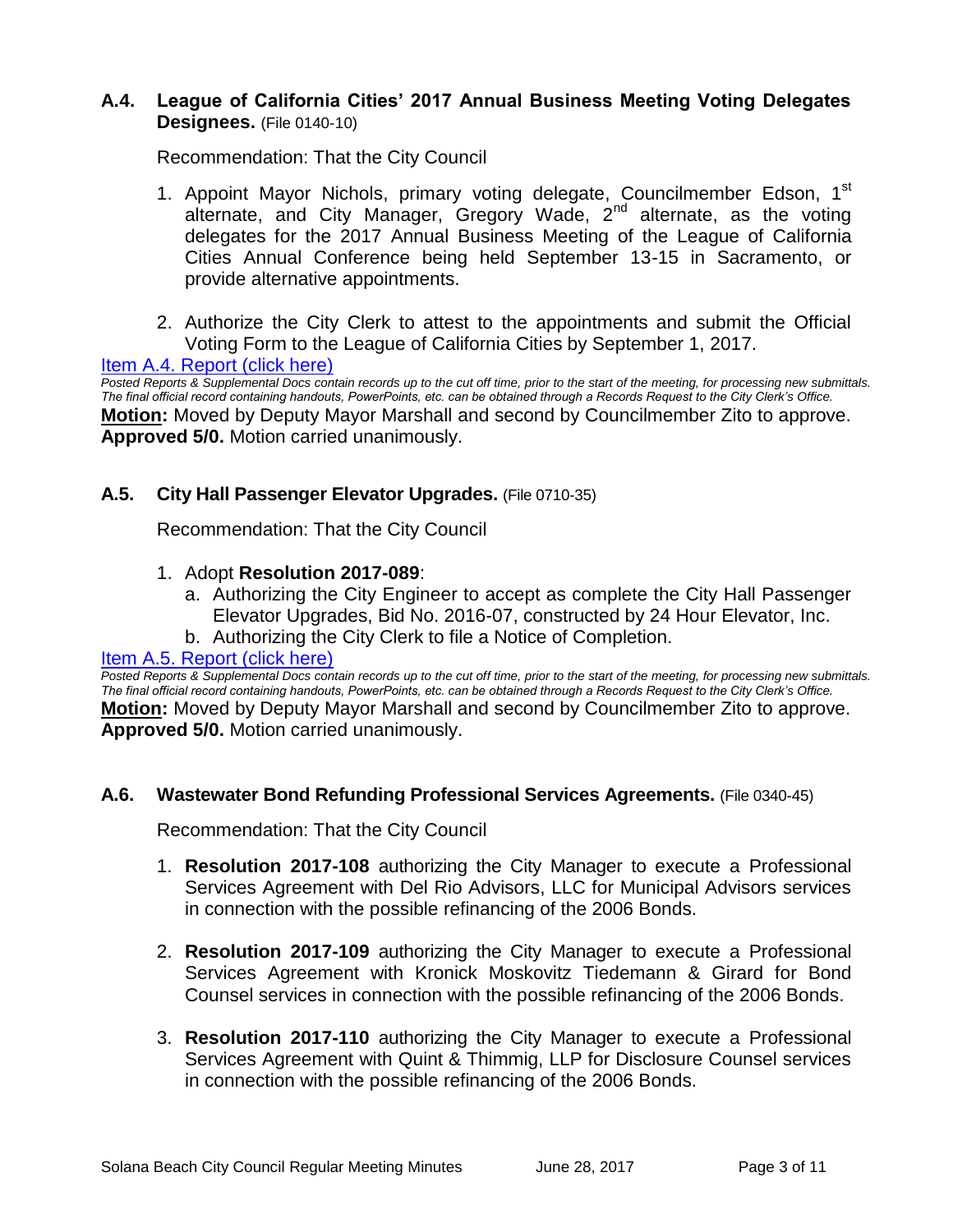4. **Resolution 2017-111** authorizing the City Manager to execute a Professional Services Agreement with Hilltop Securities for Underwriting services in connection with the possible refinancing of the 2006 Bonds.

#### [Item A.6. Report \(click here\)](https://solanabeach.govoffice3.com/vertical/Sites/%7B840804C2-F869-4904-9AE3-720581350CE7%7D/uploads/Item_A.6_Report_(click_here)_-_6-28-17.PDF)

*Posted Reports & Supplemental Docs contain records up to the cut off time, prior to the start of the meeting, for processing new submittals. The final official record containing handouts, PowerPoints, etc. can be obtained through a Records Request to the City Clerk's Office.* **Motion:** Moved by Deputy Mayor Marshall and second by Councilmember Zito to approve. **Approved 5/0.** Motion carried unanimously.

#### **A.7. Special Legal Services – Nossaman LLP.** (File 0400-05)

Recommendation: That the City Council

1. Adopt **Resolution 2017-102** approving the Professional Services Agreement for Legal Services with Nossaman LLP and to authorize the City Manager to execute the agreement.

#### [Item A.7. Report \(click here\)](https://solanabeach.govoffice3.com/vertical/Sites/%7B840804C2-F869-4904-9AE3-720581350CE7%7D/uploads/Item_A.7_Report_(click_here)_-_6-28-17.PDF)

*Posted Reports & Supplemental Docs contain records up to the cut off time, prior to the start of the meeting, for processing new submittals. The final official record containing handouts, PowerPoints, etc. can be obtained through a Records Request to the City Clerk's Office.* **Motion:** Moved by Deputy Mayor Marshall and second by Councilmember Zito to approve. **Approved 5/0.** Motion carried unanimously.

#### **A.8. Sewer and Storm Drain Maintenance and Video Inspection.** (File 1040-48)

Recommendation: That the City Council

#### 1. Adopt **Resolution 2017-097**:

- a. Waiving the formal construction bid process because the Request for Proposals (RFP) process provides a more efficient, effective, and convenient method for hiring a sewer maintenance contractor that would provide the higher level of service required pursuant to Solana Beach Municipal Code section 3.08.140(G).
- b. Awarding a contract to Affordable Pipeline Service, Inc. in the amount not to exceed \$431,170, in Fiscal Year (FY) 2017-18, for the Sewer and Storm Drain Maintenance and Video Inspection Agreement.
- c. Authorizing the City Manager to execute the contract on behalf of the City.
- d. Authorizing the City Manager to extend the agreement for up to four additional one year terms, at the City's option, at an amount not to exceed the amount identified and budgeted for each subsequent year.

#### [Item A.8. Report \(click here\)](https://solanabeach.govoffice3.com/vertical/Sites/%7B840804C2-F869-4904-9AE3-720581350CE7%7D/uploads/Item_A.8_Report_(click_here)_-_6-28-17.PDF)

*Posted Reports & Supplemental Docs contain records up to the cut off time, prior to the start of the meeting, for processing new submittals. The final official record containing handouts, PowerPoints, etc. can be obtained through a Records Request to the City Clerk's Office.* **Motion:** Moved by Deputy Mayor Marshall and second by Councilmember Zito to approve. **Approved 5/0.** Motion carried unanimously.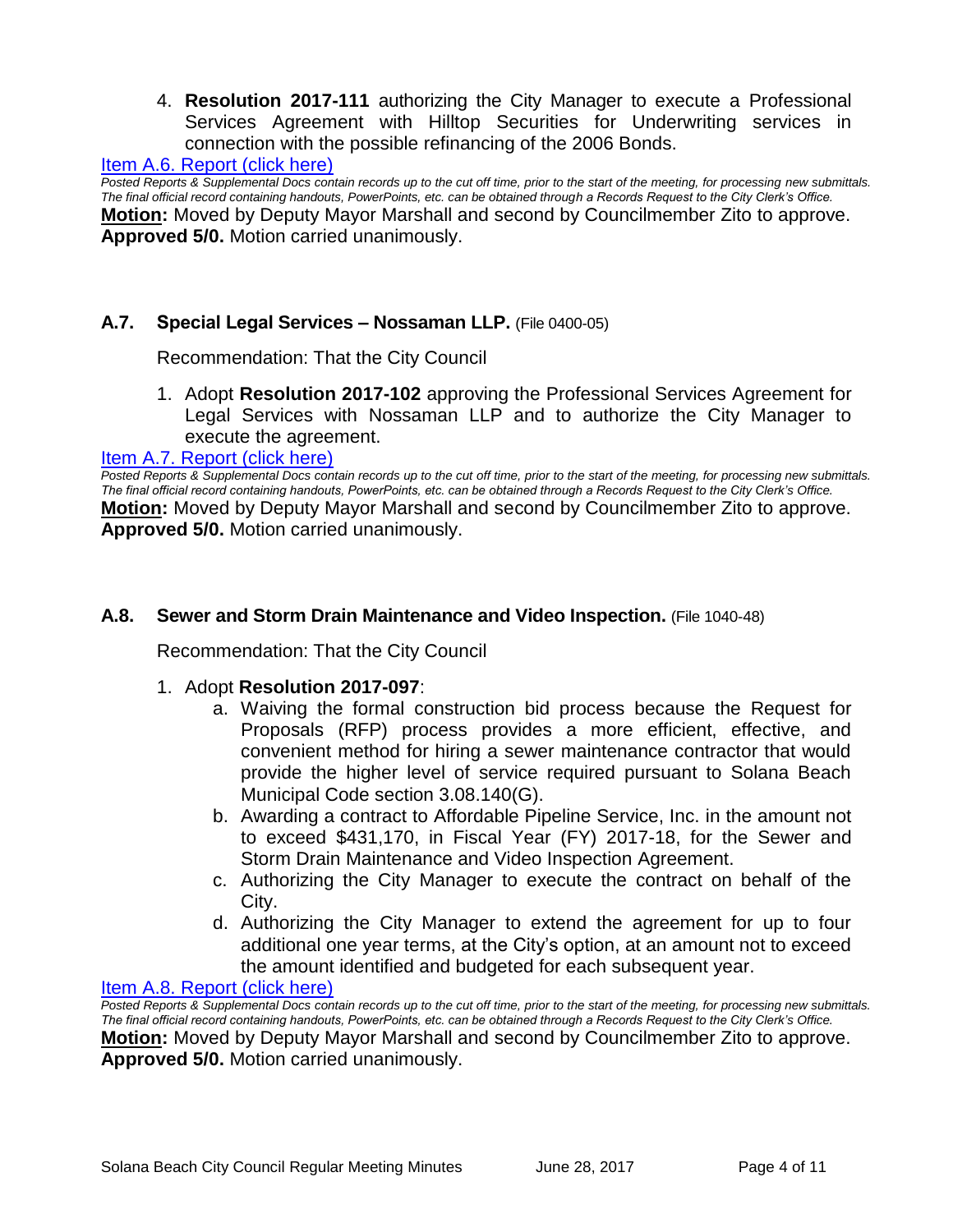# **A.9. Debt Management Policy.** (File 0340-80)

Recommendation: That the City Council

- 1. **Resolution 2017-107** approving the City of Solana Beach's Debt Management Policy.
- 2. **Resolution SA-019** approving the Successor Agency's Debt Management Policy.
- 3. **Resolution PFA-004** approving the Solana Beach Public Financing Authority's Debt Management Policy.

[Item A.9. Report \(click here\)](https://solanabeach.govoffice3.com/vertical/Sites/%7B840804C2-F869-4904-9AE3-720581350CE7%7D/uploads/Item_A.9_Report_(click_here)_-_6-28-17.PDF)

#### [A.9. Updated Report #1](https://solanabeach.govoffice3.com/vertical/Sites/%7B840804C2-F869-4904-9AE3-720581350CE7%7D/uploads/A.9._Updated_Report_1_-_06-28-17.pdf)

*Posted Reports & Supplemental Docs contain records up to the cut off time, prior to the start of the meeting, for processing new submittals. The final official record containing handouts, PowerPoints, etc. can be obtained through a Records Request to the City Clerk's Office.* **Motion:** Moved by Deputy Mayor Marshall and second by Councilmember Zito to approve. **Approved 5/0.** Motion carried unanimously.

#### **A.10. City of Solana Beach's Commitment to the Paris Climate Agreement.** (File 0230-25)

Recommendation: That the City Council

1. Reaffirm the City's commitment to the goals of the Paris Climate Agreement by confirming the decision to sign on to the "We Are Still In" Open Letter and consider signing on to the U.S. Climate Mayors commitment.

[Item A.10. Report \(click here\)](https://solanabeach.govoffice3.com/vertical/Sites/%7B840804C2-F869-4904-9AE3-720581350CE7%7D/uploads/Item_A.10_Report_(click_here)_-_6-28-17.PDF)

#### [A.10. Supplemental Documents -](https://solanabeach.govoffice3.com/vertical/Sites/%7B840804C2-F869-4904-9AE3-720581350CE7%7D/uploads/A.10._Supplemental_Documents_-_R.pdf) R

*Posted Reports & Supplemental Docs contain records up to the cut off time, prior to the start of the meeting, for processing new submittals. The final official record containing handouts, PowerPoints, etc. can be obtained through a Records Request to the City Clerk's Office.*

This item was pulled for discussion by the public.

Greg Wade, City Manager, introduced the item.

Kristi Becker said she served on the Climate Action Commission and shared her support.

Councilmember Hegenauer said that this was a stronger commitment than before and that it was the most critical danger of the time and for future generations to come.

Councilmember Zito said that City had been involved with this for a long time and that he would suggest that it include having the Mayor sign in on the Mayor's Commitment as a meaningful additional step.

Deputy Mayor Marshall said that everyone wanted clean air and water, she had solar on her house, that she supported Trump's pulling out of the Climate Agreement because it was an unfair agreement loaded with spending funds without accountability from other counties, that she was in support of Solana Beach doing what it could to reduce greenhouse gases but was not in favor of the Paris Agreement.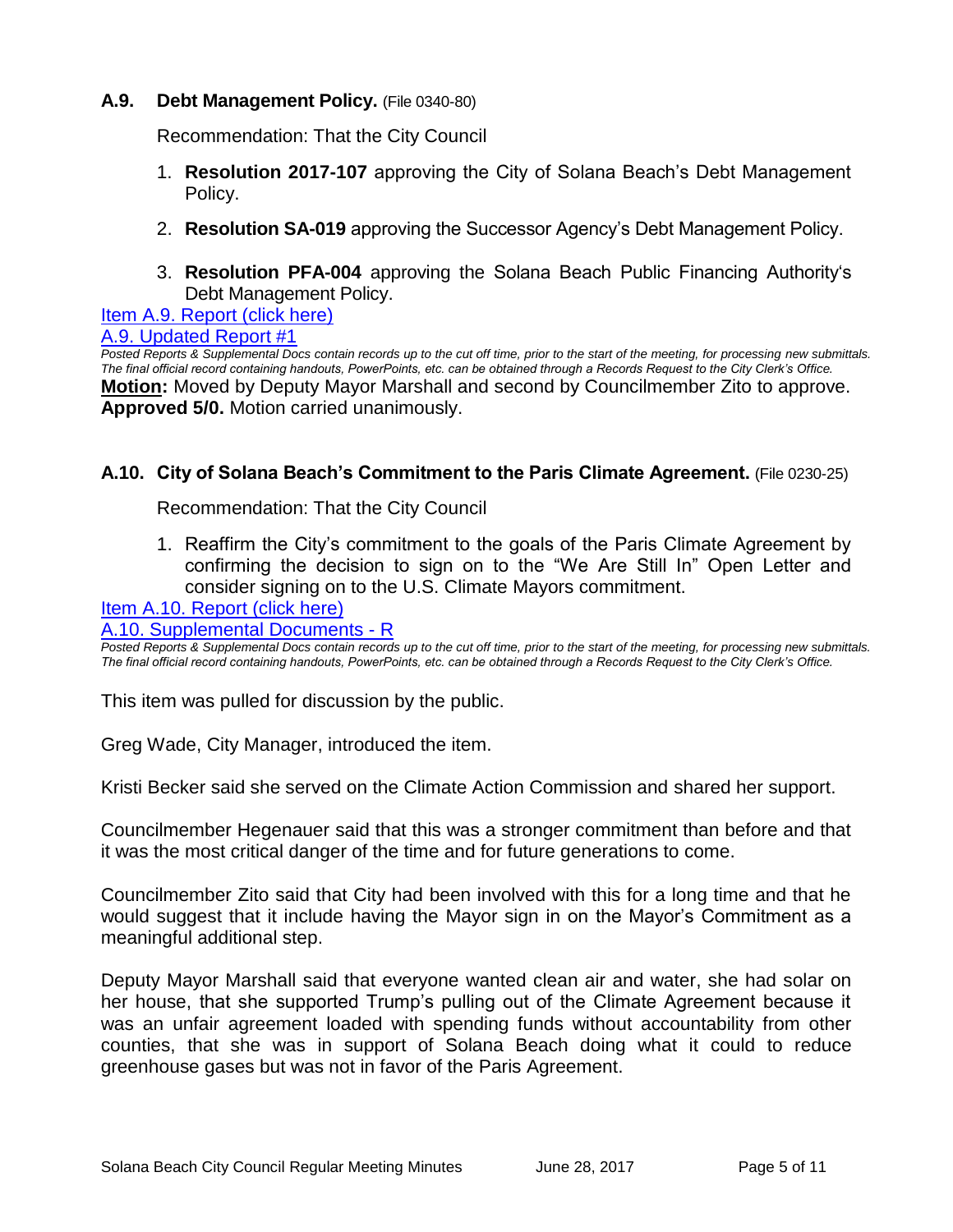Mayor Nichols stated that the community had made a decision to support this in the past, to be a leader in the region because the community believed the environment was something worth protecting, and that it was important that the leaders of the community put it in writing so it was clear.

**Motion:** Moved by Councilmember Zito and second by Mayor Nichols to approve. **Approved 4/1** (Noes: Marshall). Motion carried.

# **B. PUBLIC HEARINGS:** (B.1. – B.4.)

This portion of the agenda provides citizens an opportunity to express their views on a specific issue as required by law after proper noticing by submitting a speaker slip (located on the back table) to the City Clerk. After considering all of the evidence, including written materials and oral testimony, the City Council must make a decision supported by findings and the findings must be supported by substantial evidence in the record. An applicant or designees for a private development/business project, for which the public hearing is being held, is allotted a total of fifteen minutes to speak, as per SBMC 2.04.210. A portion of the fifteen minutes may be saved to respond to those who speak in opposition. All other speakers have three minutes each. Please be aware of the timer light on the Council Dais.

#### **B.1. Public Hearing: Introduce (1st Reading) Ordinance 479 Authorizing a Transportation Impact Fee Program – Establishing the Transportation Impact Fee.** (File 0840-10)

Recommendation: That the City Council

- 1. Conduct the Public Hearing: Open the Public Hearing, Report Council Disclosures, Receive Public Testimony, and Close the Public Hearing.
- 2. Introduce **Ordinance 479** establishing the Transportation Impact Fee.
- 3. Adopt **Resolution 2017-018**:
	- a. Accepting the Transportation Impact Fee Program Nexus Study, dated June 2017.
	- b. Establishing the TIF and determining that the TIF shall be paid based upon the use of land set forth in the fee rate table included in the Transportation Impact Fee Program Nexus Study, dated June 2017.
	- c. Establishing that the TIF shall become effective upon the effective date of Ordinance 479.

[Item B.1. Report \(click here\)](https://solanabeach.govoffice3.com/vertical/Sites/%7B840804C2-F869-4904-9AE3-720581350CE7%7D/uploads/Item_B.1_Report_(click_here)_-_6-28-2017.PDF)  [B.1. Updated Report #1](https://solanabeach.govoffice3.com/vertical/Sites/%7B840804C2-F869-4904-9AE3-720581350CE7%7D/uploads/B.1._Updated_Report_1__-_06-28-17.pdf)

*Posted Reports & Supplemental Docs contain records up to the cut off time, prior to the start of the meeting, for processing new submittals. The final official record containing handouts, PowerPoints, etc. can be obtained through a Records Request to the City Clerk's Office.*

Greg Wade, City Manager, introduced the item.

Mo Sammak, Public Works/Engineering Dir., presented a PowerPoint (on file).

Skip Shank, EFS Engineering (subcontractor to CRA), author of the Nexus study, presented a PowerPoint (on file) and discussed analysis of improvements, total mobility network, cost of duplicative facilities and TIF program costs.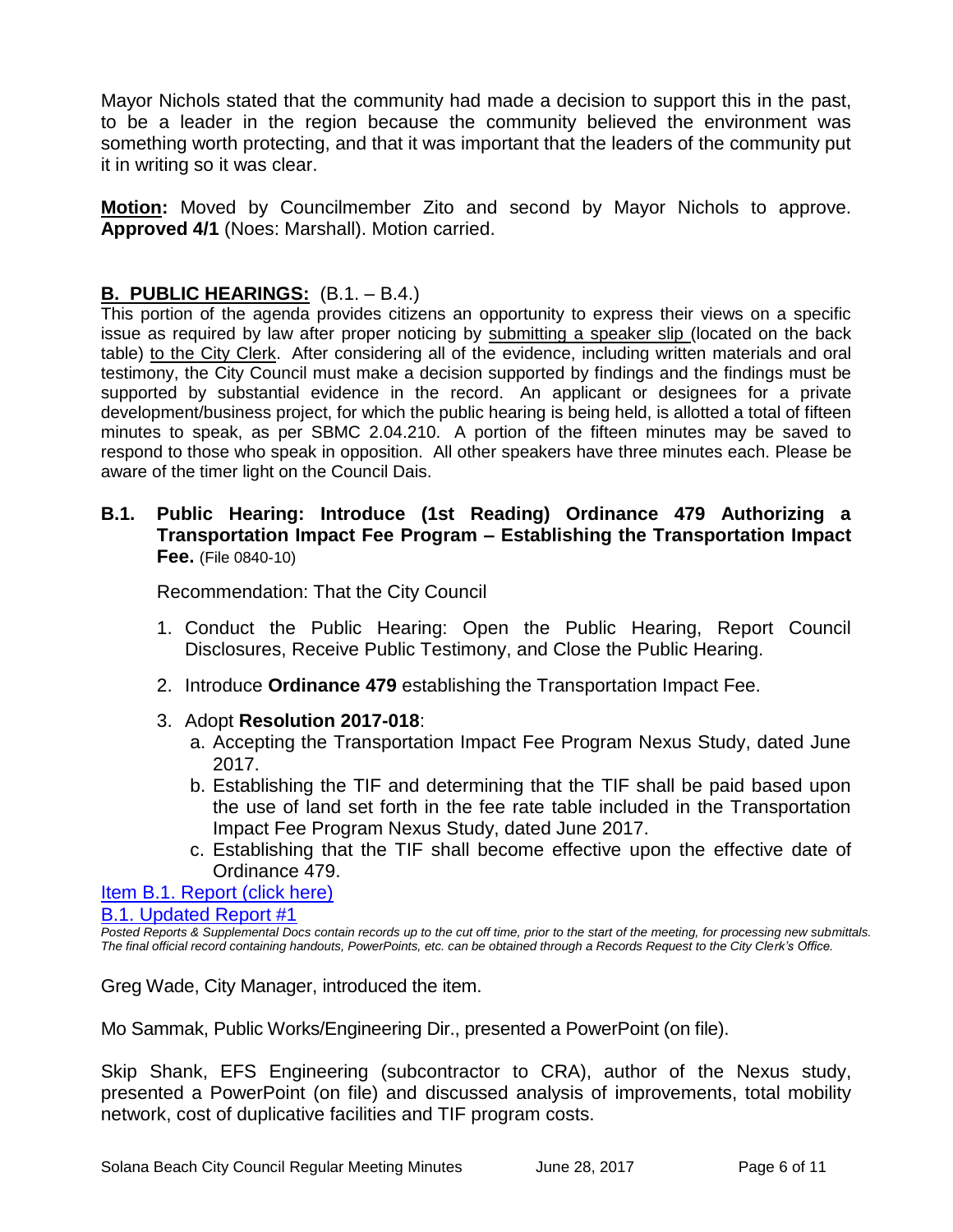Council, Staff and Stephen Cook, Chen Ryan Associates, discussed the projections from SANDAG, possible exemptions such as accessory dwelling units, and fees.

# Public Speaker

Michael McSweeney said that he was a senior advisor with San Diego Building Association, that developer fees were not justified since they were essentially paid by residents and that that it would be a negative effect on attracting future development in the City.

Council, Staff and Consultant discussed the Nexus study's outlined benefits, burdens, and how they were apportioned, funding and cost mechanisms, and how the residential fees were calculated

**Motion:** Moved by Councilmember Edson and second by Councilmember Zito to close the public hearing. **Approved 5/0.** Motion carried unanimously.

Council and Staff discussed that this an identified mitigation for 2014 General Plan Amendment and that Accessory Dwelling Units were given preference removing constraints to ensure affordability.

Deputy Mayor Marshall said that she reviewed the 2015 San Diego Door to Lower Housing Study and that she was not supportive of a \$15,000 or \$3,900 fee on an ADU (Accessory Dwelling Unit) on a new property.

Council discussion continued that the mitigation fee was created to give the City flexibility to use the funds based on the community's needs and input and consideration in the future regarding waiving the impact fee for an Accessory Dwelling Units.

**Motion:** Moved by Councilmember Zito and second by Mayor Nichols to approve. **Approved 4/1** (Noes: Marshall). Motion carried.

# **B.2. Public Hearing: Streetlight Assessment for Fiscal Year 2017-18.** (File 0497-30)

Recommendation: That the City Council

- 1. Conduct the Public Hearing: Open the public hearing, Report Council disclosures, Receive public testimony, Close the public hearing.
- 2. Adopt **Resolution 2017-100** confirming the diagram and assessment; providing for the levy of the annual assessment in a special maintenance district; confirming the Engineer's Report; and ordering the transmission of charges to the County Auditor for collection.
- 3. Adopt **Resolution 2017-101** ordering the levy and collection of annual assessments for FY 2017-18.

[Item B.2. Report \(click here\)](https://solanabeach.govoffice3.com/vertical/Sites/%7B840804C2-F869-4904-9AE3-720581350CE7%7D/uploads/Item_B.2_Report_(click_here)_-_6-28-17.PDF)

*Posted Reports & Supplemental Docs contain records up to the cut off time, prior to the start of the meeting, for processing new submittals. The final official record containing handouts, PowerPoints, etc. can be obtained through a Records Request to the City Clerk's Office.*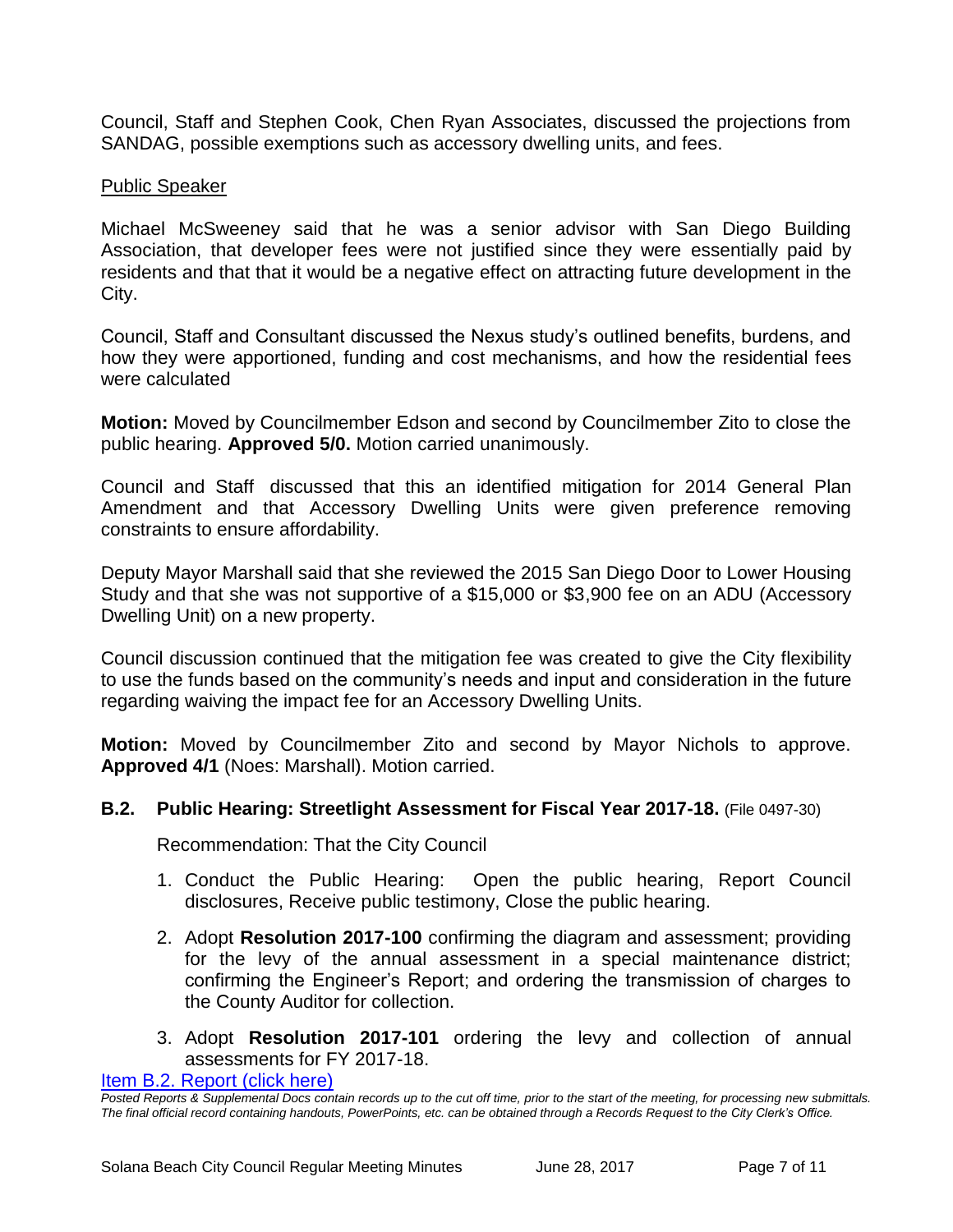Greg Wade, City Manager, introduced the item.

Angela Ivey, City Clerk, reported that no protests were received.

**Motion:** Moved by Councilmember Zito and second by Deputy Mayor Marshall to close the public hearing. **Approved 5/0.** Motion carried unanimously.

**Motion:** Moved by Councilmember Zito and second by Deputy Mayor Marshall to approve. **Approved 5/0.** Motion carried unanimously.

#### **B.3. Public Hearing: Solana Beach Coastal Rail Trail Maintenance District.** (File 0495- 20)

Recommendation: That the City Council

- 1. Conduct the Public Hearing: Open the public hearing, Report Council disclosures, Receive public testimony, Close the public hearing.
- 2. Adopt **Resolution 2017-098**, amending and/or approving the Engineer's Report regarding the Coastal Rail Trail Maintenance District.
- 3. Adopt **Resolution 2017-099**, ordering the levy and collection of the annual assessments regarding the Coastal Rail Trail Maintenance District for Fiscal Year 2017/18.

# [Item B.3. Report \(click here\)](https://solanabeach.govoffice3.com/vertical/Sites/%7B840804C2-F869-4904-9AE3-720581350CE7%7D/uploads/Item_B.3_Report_(click_here)_-_6-28-17.PDF)

# [B.3. Updated Report #1](https://solanabeach.govoffice3.com/vertical/Sites/%7B840804C2-F869-4904-9AE3-720581350CE7%7D/uploads/B.3._Updated_Report_1_-_06-28-17.pdf)

*Posted Reports & Supplemental Docs contain records up to the cut off time, prior to the start of the meeting, for processing new submittals. The final official record containing handouts, PowerPoints, etc. can be obtained through a Records Request to the City Clerk's Office.*

Greg Wade, City Manager, introduced the item.

Angela Ivey, City Clerk, reported that no protests were received.

**Motion:** Moved by Councilmember Zito and second by Deputy Mayor Marshall to close the public hearing. **Approved 5/0.** Motion carried unanimously.

**Motion:** Moved by Councilmember Zito and second by Deputy Mayor Marshall to approve. **Approved 5/0.** Motion carried unanimously.

**B.4. Public Hearing: Commercial Solid Waste Rate Increases Fiscal Year (FY) 2017-18.** (File 1030-15)

Recommendation: That the City Council

- 1. Conduct the Public Hearing: Open the Public Hearing; Report Council Disclosures; Report written protests received; Receive Public Testimony; Close the Public Hearing.
- 2. Following the Public Hearing, if the City does not receive written protests against the proposed increases to the rates for the trash collection fees by a majority of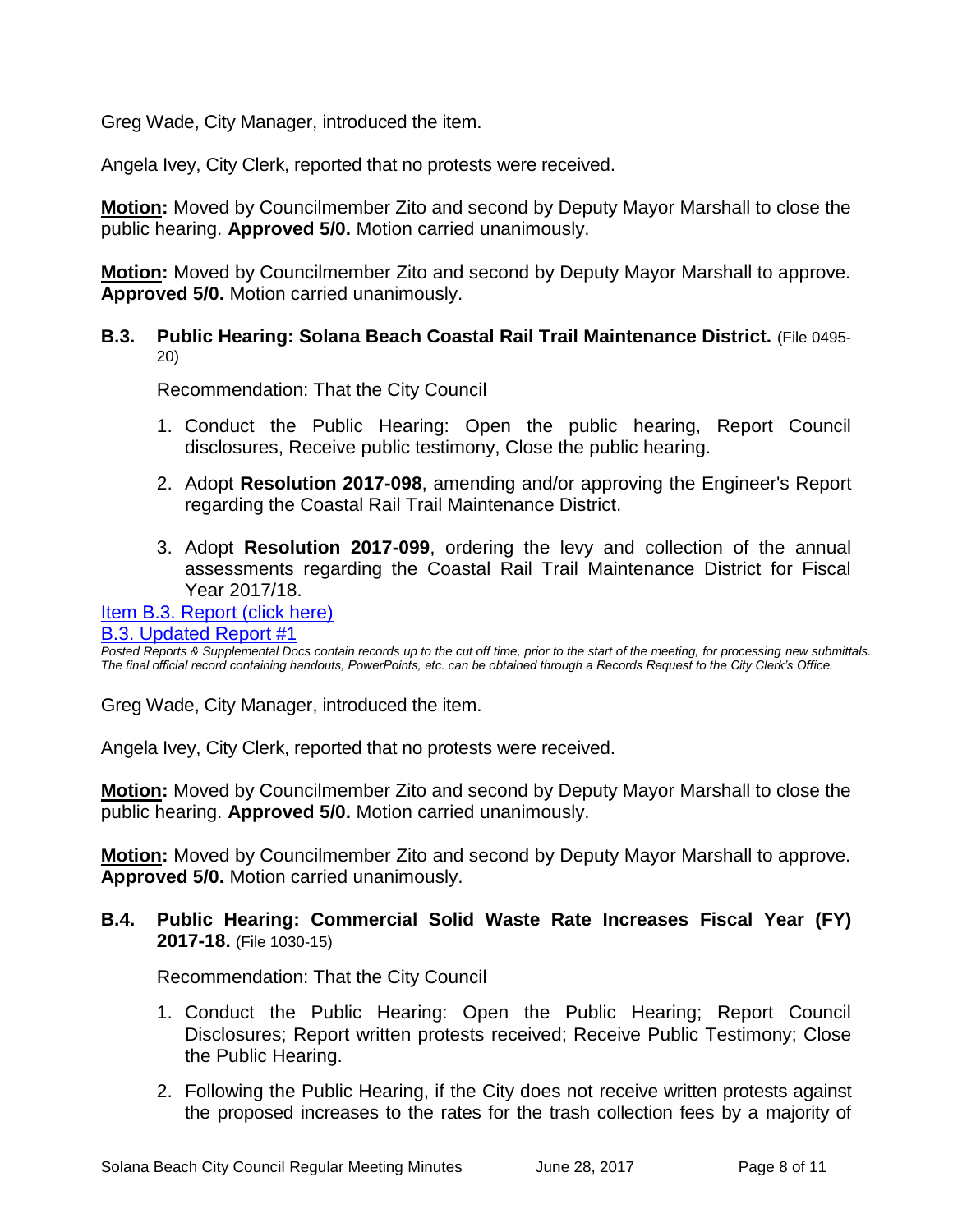owners of the parcels within the City, adopt **Resolution 2017-104** approving EDCO's rate review request increasing commercial solid waste and recycling rates for FY 2017-18 in accordance with the Franchise Agreement.

[Item B.4. Report \(click here\)](https://solanabeach.govoffice3.com/vertical/Sites/%7B840804C2-F869-4904-9AE3-720581350CE7%7D/uploads/Item_B.4_Report_(click_here)_-_6-28-17.PDF)

[B.4. Updated Report #1](https://solanabeach.govoffice3.com/vertical/Sites/%7B840804C2-F869-4904-9AE3-720581350CE7%7D/uploads/B.4._Updated_Report_1_-_06-28-17.pdf)

*Posted Reports & Supplemental Docs contain records up to the cut off time, prior to the start of the meeting, for processing new submittals. The final official record containing handouts, PowerPoints, etc. can be obtained through a Records Request to the City Clerk's Office.*

Greg Wade, City Manager, introduced the item and said that an increase had not been proposed for the last 3 years.

Angela Ivey, City Clerk, reported that no protests were received.

**Motion:** Moved by Deputy Mayor Marshall and second by Councilmember Zito to close the public hearing. **Approved 5/0.** Motion carried unanimously.

**Motion:** Moved by Councilmember Zito and second by Deputy Mayor Marshall to approve. **Approved 5/0.** Motion carried unanimously.

# **C. STAFF REPORTS**: (C.1. - C.3.)

*Submit speaker slips to the City Clerk.*

**C.1. General and Specialized Law Enforcement and Traffic Services Agreement.** (File 0250-30)

Recommendation: That the City Council

1. Adopt **Resolution 2017-112** authorizing the City Manager to execute the Agreement for General and Specialized Law Enforcement and Traffic Services between the City of Solana Beach and the County of San Diego for a five-year term beginning July 1, 2017 through June 30, 2022.

[Item C.1. Report \(click here\)](https://solanabeach.govoffice3.com/vertical/Sites/%7B840804C2-F869-4904-9AE3-720581350CE7%7D/uploads/Item_C.1_Report_(click_here)_-_6-28-17.PDF)

[C.1. Updated Report #1](https://solanabeach.govoffice3.com/vertical/Sites/%7B840804C2-F869-4904-9AE3-720581350CE7%7D/uploads/C.1._Updated_Report_1_-_06-28-17.pdf)

*Posted Reports & Supplemental Docs contain records up to the cut off time, prior to the start of the meeting, for processing new submittals. The final official record containing handouts, PowerPoints, etc. can be obtained through a Records Request to the City Clerk's Office.*

Greg Wade, City Manager, introduced the item and presented a PowerPoint (on file).

Council, Staff, and Captain Brown discussed that the contract did not include pension funding for sheriff, legal fees, settlement payments, and that liability insurance is a payment made into an escrow account which has not changed for a decade, that many fees of running an independent law enforcement department are included in this contract providing savings to the City.

**Motion:** Moved by Councilmember Zito and second by Deputy Mayor Marshall to approve. **Approved 5/0.** Motion carried unanimously.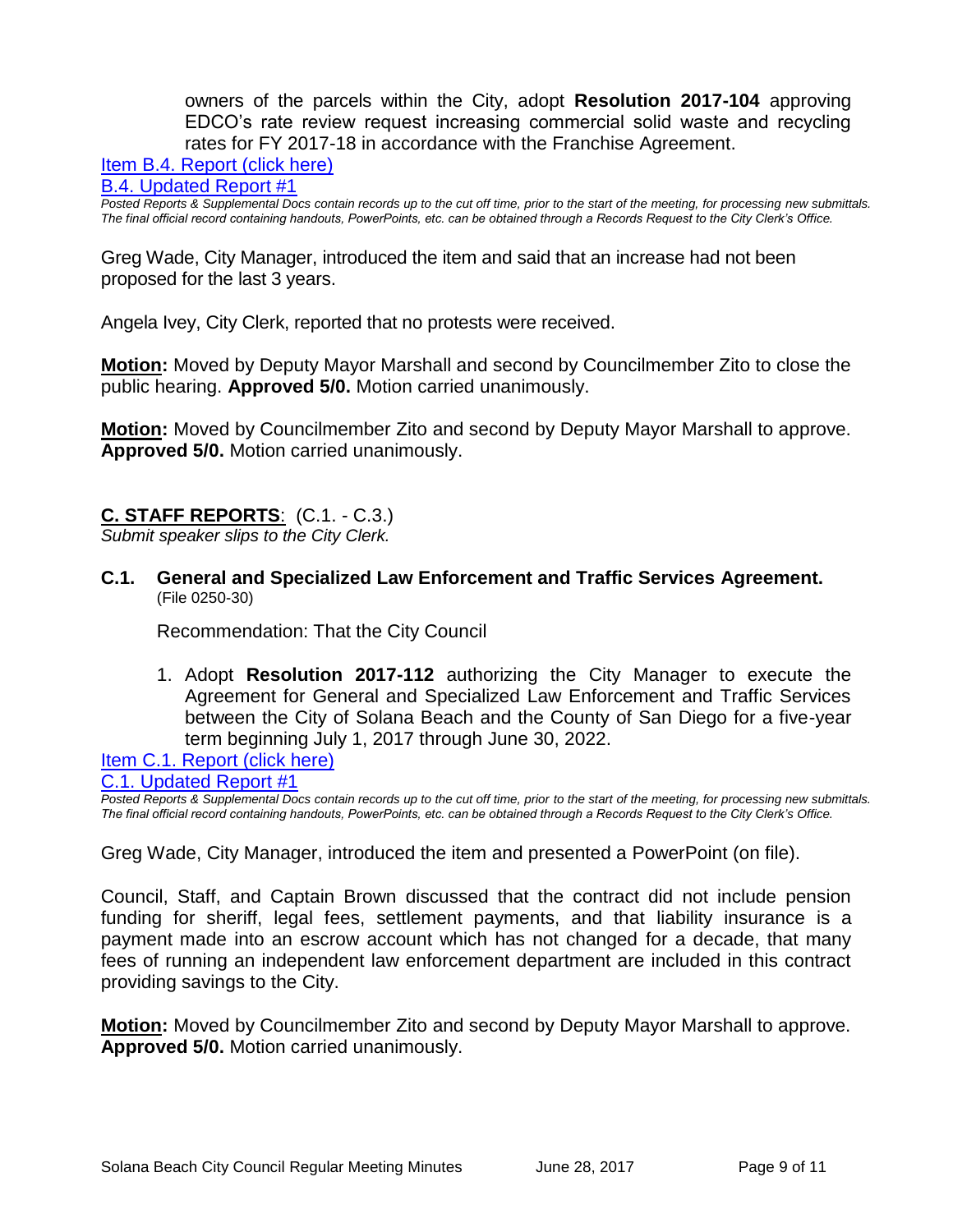### **C.2. Refunding Of Solana Beach Public Financing Authority, Subordinate Wastewater Revenue Bonds, Series 2006.** (File 0340-45)

Recommendation: That the City Council

1. Approve **Resolution 2017-105** authorizing the issuance and sale of Wastewater Revenue Refunding Bonds and approving certain other actions in connections therewith.

[Item C.2. Report \(click here\)](https://solanabeach.govoffice3.com/vertical/Sites/%7B840804C2-F869-4904-9AE3-720581350CE7%7D/uploads/Item_C.2_Report_(click_here)_-_6-28-17.PDF)

*Posted Reports & Supplemental Docs contain records up to the cut off time, prior to the start of the meeting, for processing new submittals. The final official record containing handouts, PowerPoints, etc. can be obtained through a Records Request to the City Clerk's Office.*

Greg Wade, City Manager, introduced the item

Ken Dieker, Del Rio Advisors, presented a PowerPoint (on file).

**Motion:** Moved by Councilmember Zito and second by Councilmember Hegenauer to approve. **Approved 5/0.** Motion carried unanimously.

#### **C.3. Adopt (2nd Reading) Ordinance 477 Subjecting the City of Solana Beach to the California Uniform Public Construction Cost Accounting Act.** (File 0370-28)

Recommendation: That the City Council

1. Adopt **Ordinance 477** that details the formation of the Solana Beach Uniform Public Construction Cost Accounting Policies and Procedures.

[Item C.3. Report \(click here\)](https://solanabeach.govoffice3.com/vertical/Sites/%7B840804C2-F869-4904-9AE3-720581350CE7%7D/uploads/Item_C.3_Report_(click_here)_-_6-28-17.PDF)

*Posted Reports & Supplemental Docs contain records up to the cut off time, prior to the start of the meeting, for processing new submittals. The final official record containing handouts, PowerPoints, etc. can be obtained through a Records Request to the City Clerk's Office.*

Johanna Canlas, City Attorney, read title of ordinance.

**Motion:** Moved by Councilmember Zito and second by Deputy Mayor Marshall to approve. **Approved 5/0.** Motion carried unanimously.

#### **COMPENSATION & REIMBURSEMENT DISCLOSURE:** None

GC: Article 2.3. Compensation: 53232.3. (a) Reimbursable expenses shall include, but not be limited to, meals, lodging, and travel. 53232.3 (d) Members of a legislative body shall provide brief reports on meetings attended at the expense of the local agency at the next regular meeting of the legislative body.